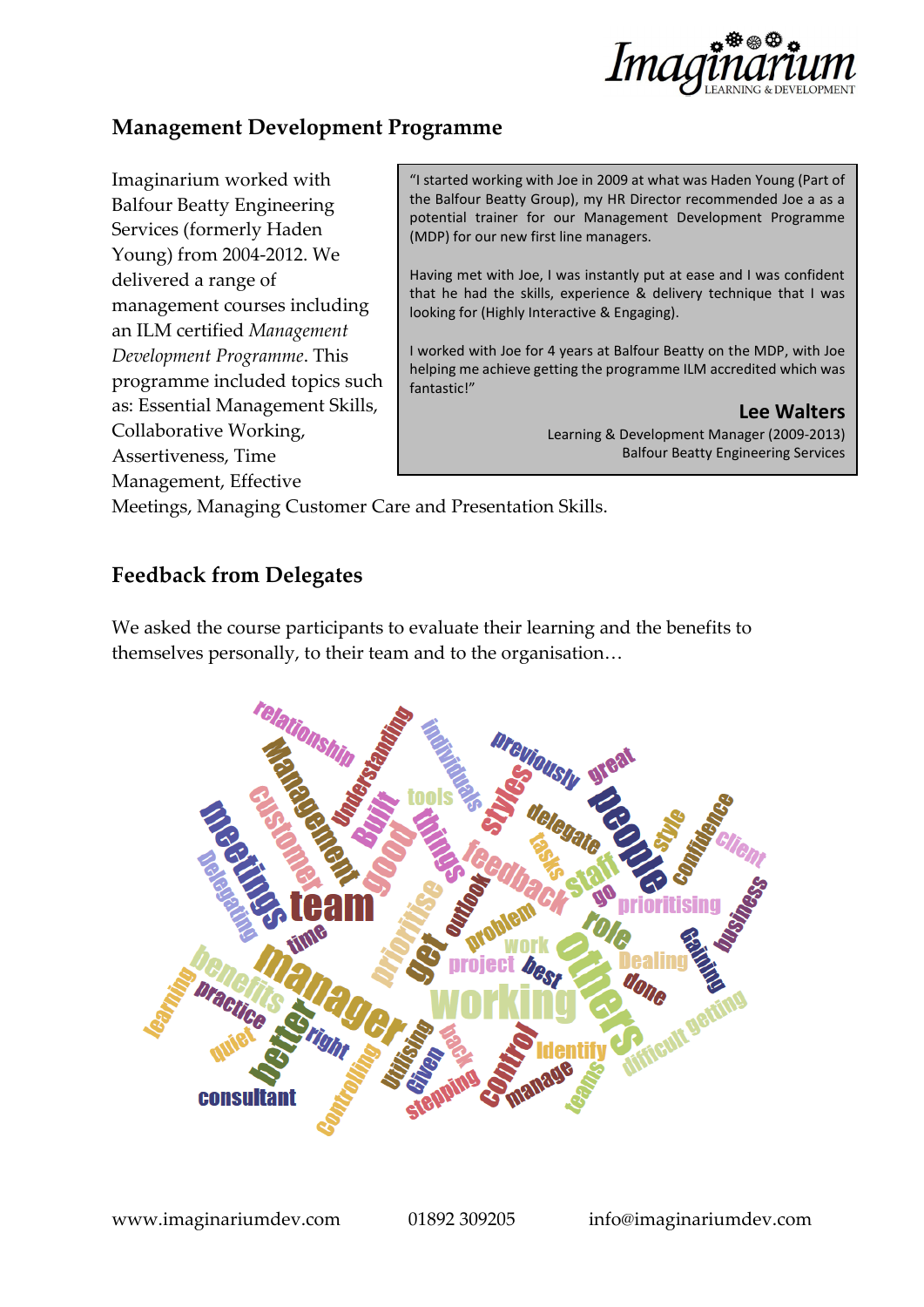

### **Personal Benefits**

### Understanding others

- Easier to deal with people and identify their working style, needs. How to get my message across best. Identify the right person for the right role.
- Understanding personalities through difficult situation.
- Dealing with aggression/threatening behaviour and conflicting interests.
- Delivering bad news more effectively.

### Utilising feedback

- Get feedback from others for what is working and what is not working. How we can collectively rectify weaknesses.
- When I communicate, communication is the responsibility of the communicator!

### Problem solving

• Take a step back, break it down and simplify it.

### Time management

- Prioritising and organising work.
- Listing action and scoring to prioritise.
- Moved from a mess of paper on my desk to electronic tools (e.g. outlook to prioritise tasks).
- Set an agenda and control email.
- Gained control of my workload.

### Career

• Graduated from student engineer to project manager.

### Gaining confidence

- More comfortable within myself as a manager and coach.
- Good practice becomes second nature.
- Reassuring that I am doing much of the 'best practice' already.
- Speaking up in groups when I would previously have stayed quiet.
- Motivated myself to get things done that had been waiting for a while.
- Feel more positive.

### Management awareness

- See my role through the eyes of a manager.
- Built up an appreciation for the decisions managers above me have to make.
- Given me a different outlook.
- How I influence people I manage and how they may copy what I do.
- Delegating stepping back and only stepping in when I'm really needed.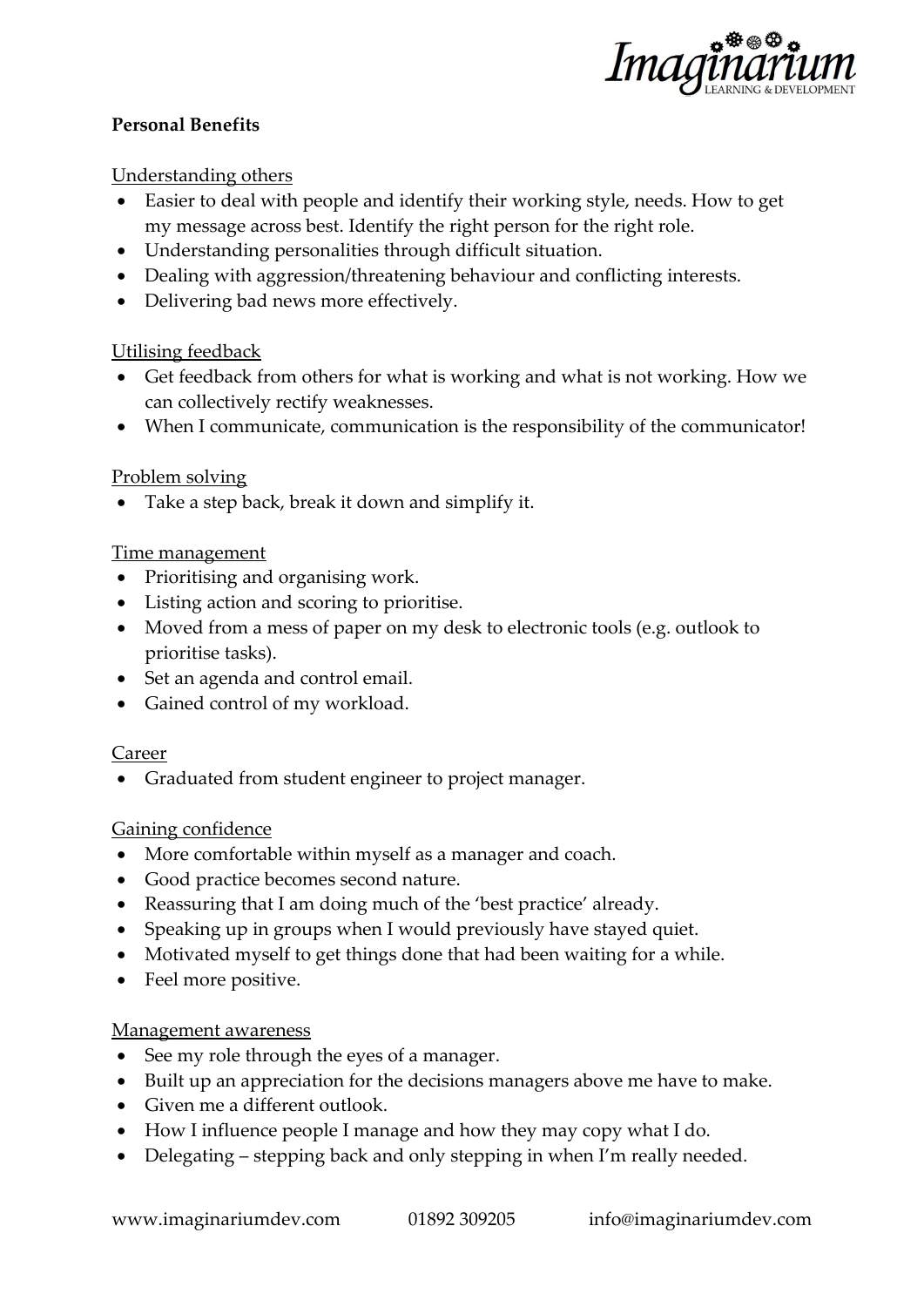

### **Team Benefits**

### Working with others

- Dealing with individuals as individuals.
- Delegating to develop others.
- Controlling things in a more efficient manner.
- Assigning work to suit working styles.
- Bringing out quiet characters in teams.
- Getting on better with the team, appreciating and respect them more.

### Sharing learning with others:

- Helped staff, students and colleagues to prioritise... not just to write lists.
- Removing stress through demonstrating prioritising.
- Showing others how to delegate.
- Going forward I will continue to share learning with others.

### Leading others

- Being a better leader and manager for the people I manage
- Utilising teams working styles and adapting my style and what/how I delegate to help motivate staff.
- Purposefully focussing on motivation.
- Trusting the team and getting more trust in return.

### **Organisational Benefits**

### Gaining business

- Won a job where 8 people employed for 12 months.
- Influencing clients to go with particular modular systems.
- More involved in winning business: confidence in negotiating, gauging people and styles. As a team we picked up 85% on turnover.

#### Meetings

- Putting order to meetings more beneficial
- Follow-up after meetings.
- Controlling meetings that previously used to go out of control.

### Management

- Has made me a better manager which benefits the organisation.
- Given me the tools to be a better manager. Realised that I am actually managing tasks.